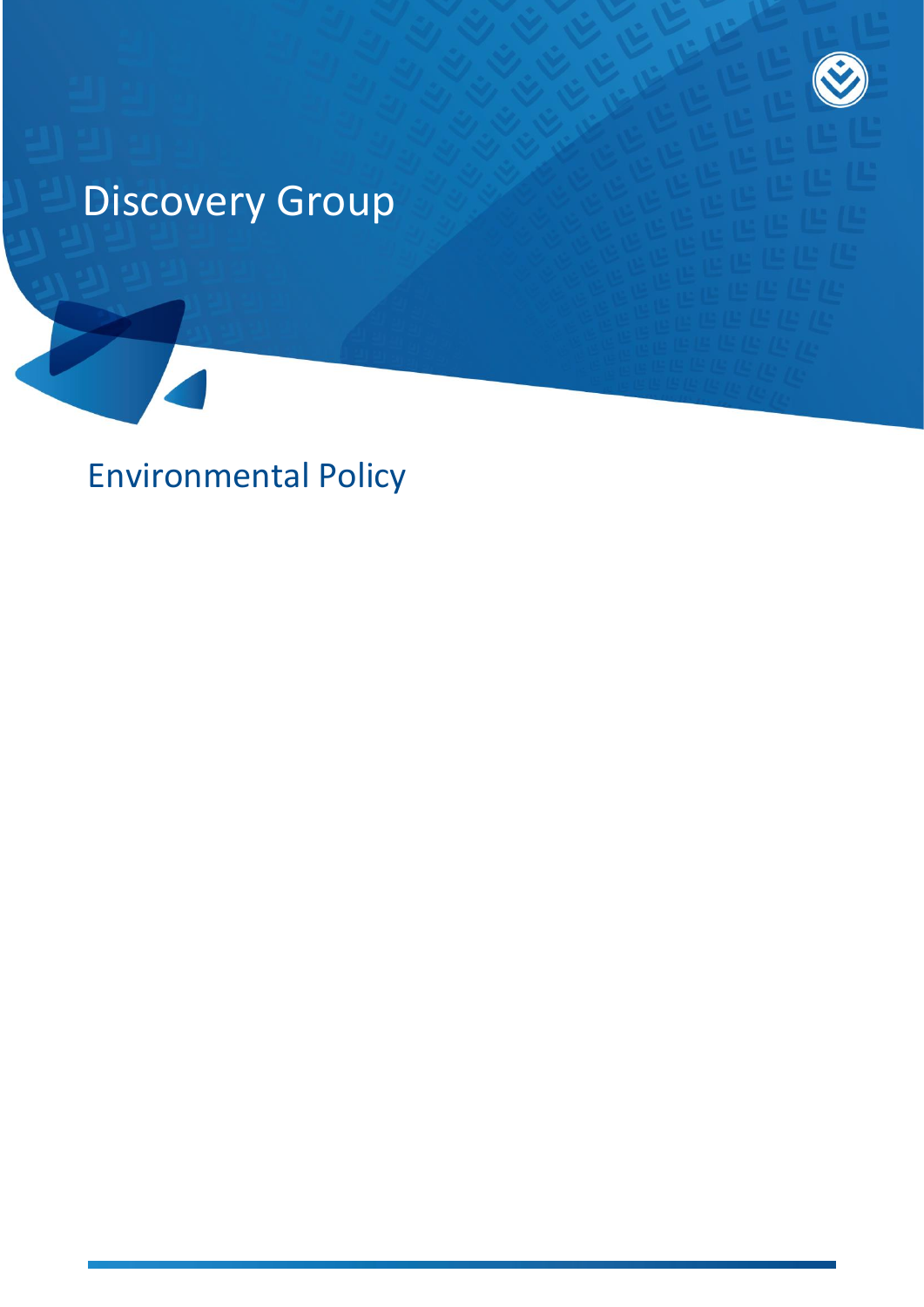## **Contents**

| 1.2 |  |
|-----|--|
|     |  |
|     |  |
|     |  |
|     |  |
|     |  |

Discovery Ltd is the licensed controlling company of the designated Discovery Insurance Group. Registration number: 1999/007789/06. Companies in the Group are licensed insurers and<br>authorised financial services providers.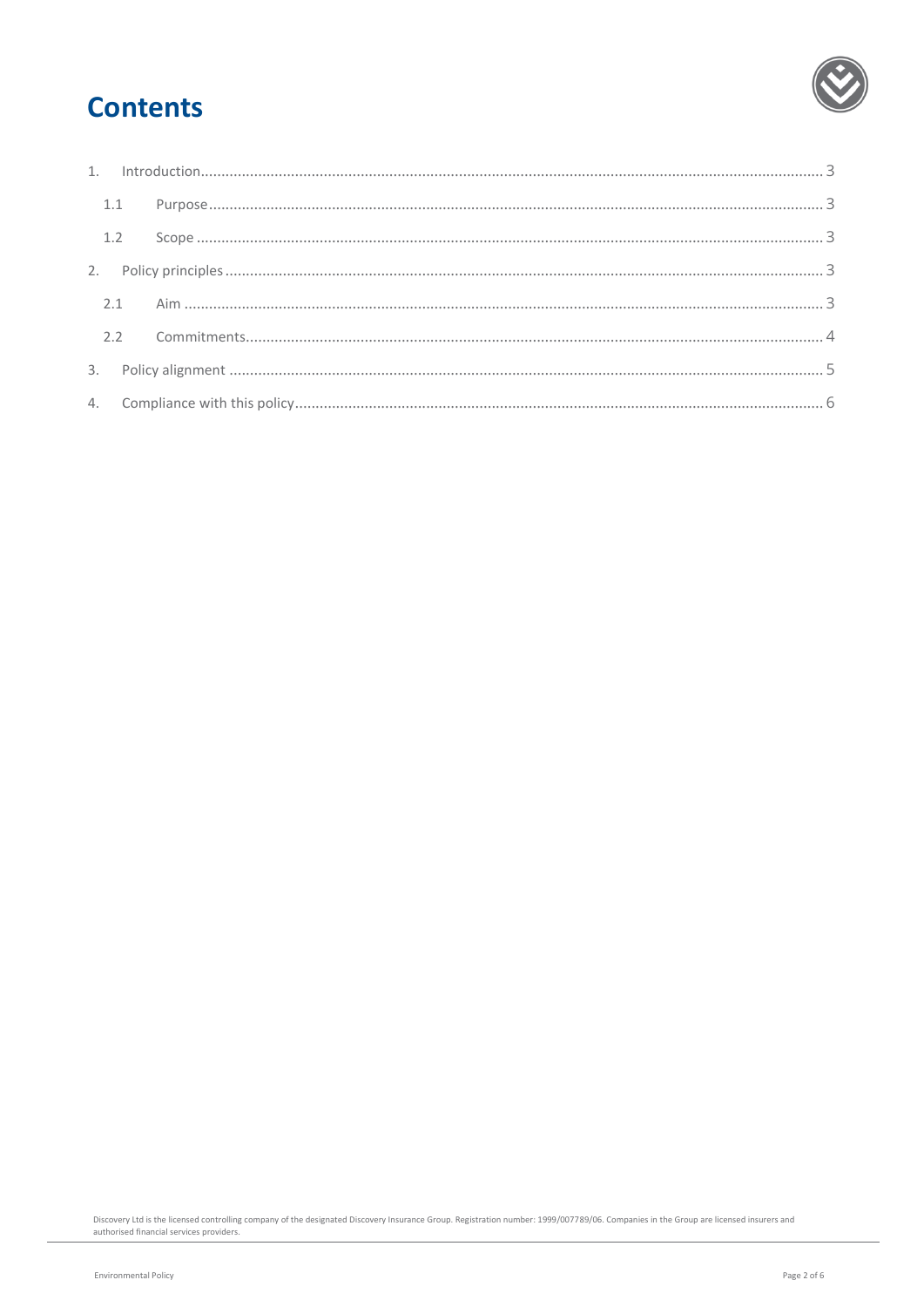## <span id="page-2-0"></span>**1. Introduction**



### <span id="page-2-1"></span>1.1 PURPOSE

Discovery Limited (hereinafter referred to as Discovery) is a global, integrated financial services organisation. Discovery uses a pioneering shared-value business model across its businesses to achieve Discovery's core purpose of making people healthier and enhancing and protecting their lives. The commitment to Discovery's core purpose is expressed in the responsible way Discovery conducts business, and the impact Discovery has on society as a powerful force for social good. Discovery understands that in order to achieve this, business must be conducted in an ethical, accountable and transparent way, where Discovery upholds and supports environmental laws and regulations.

Discovery is committed to reducing environmental impacts and to continually improve environmental performance as an integral part of business strategy. Discovery's environmental performance refers to the measurable outcome of Discovery's ability to meet environmental objectives and targets. Discovery recognises that environmental risks and opportunities may have an impact on the key strategic competencies that create and deliver value to Discovery's business model.

Discovery's values reflect this commitment and underpins every aspect of Discovery's business. Discovery respects environmental laws and is committed to ensure that systems and processes are in place to meet the requirements throughout Discovery's sphere of influence.

### <span id="page-2-2"></span>1.2 SCOPE

Discovery primarily operates in the South African market and United Kingdom, and in partner markets globally through contractual insurance partnerships, and a corporate wellness offering in the United States, Asia and Australia.

The Discovery Board directs the organisation in such a way that it does not adversely affect the natural environment, society or future generations. The Board oversees and monitors, on an ongoing basis, how the consequences of the organisation's activities and outputs affect its status as a responsible corporate citizen. It governs compliance with the applicable laws and with adopted non-binding rules, codes and standards. Management is responsible for the implementation of this policy.

This policy is applicable to all South African operations comprising Discovery, including:

- All executive and non-executive directors, as well as the company secretary of any company within the Discovery Group
- Officers within the Discovery Group
- Any senior manager appointed within the Discovery Group
- Full time or fixed term employees
- Contractors
- <span id="page-2-3"></span>External visitors.

### **2. Policy principles**

#### <span id="page-2-4"></span>2.1 AIM

Discovery aims to:

Comply with and exceed all relevant regulatory requirements and other compliance obligations

Discovery Ltd is the licensed controlling company of the designated Discovery Insurance Group. Registration number: 1999/007789/06. Companies in the Group are licensed insurers and authorised financial services providers.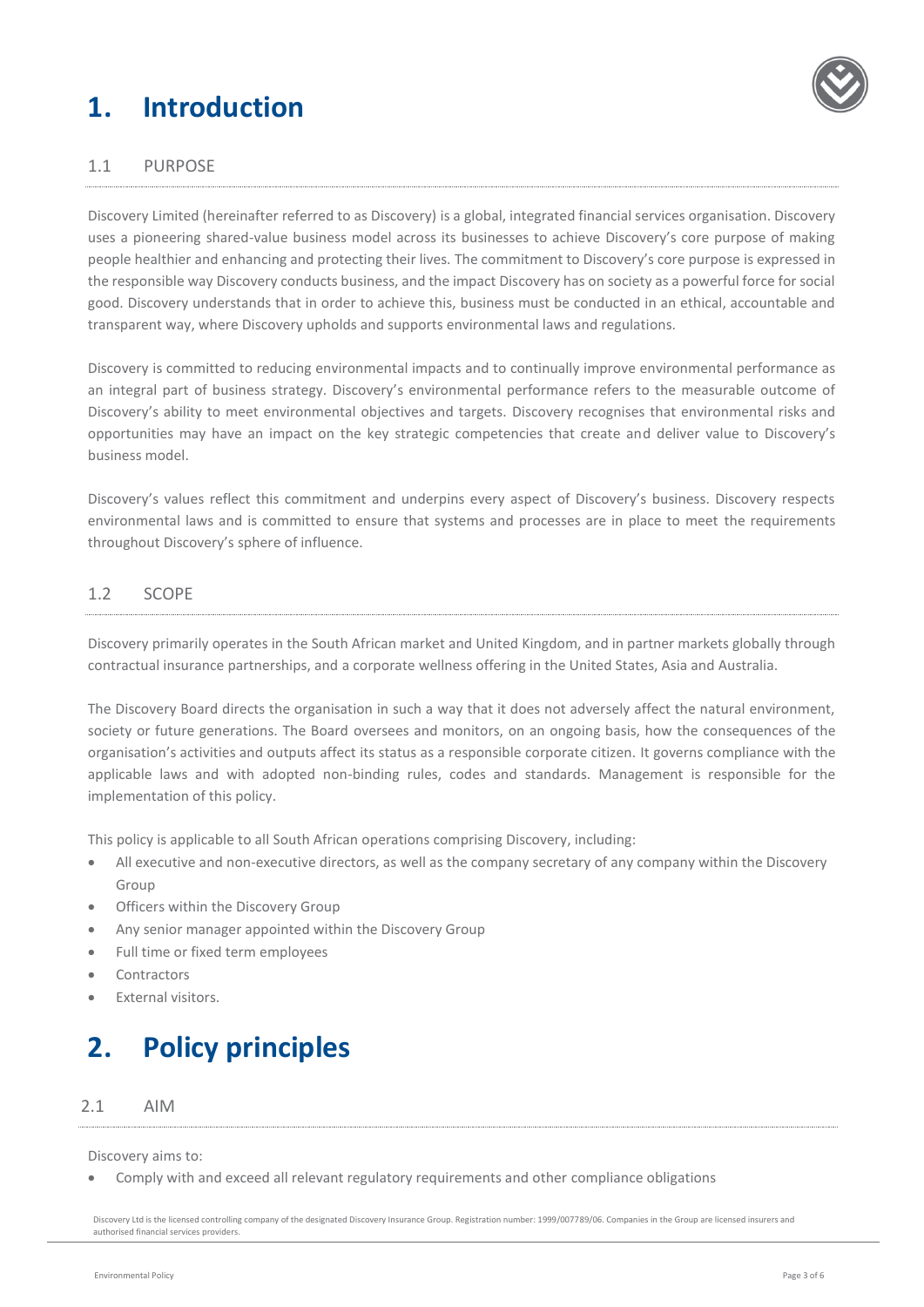- Continually monitor and reduce Discovery's direct environmental impact and, wherever possible, the ind impact of Discovery's supply chain
- Understand and be responsive to environmental challenges and how they impact Discovery's business
- Incorporate environmental factors into business decisions
- Increase employee awareness and training
- Protect and build Discovery's reputation across all aspects of Discovery's business through this policy and Discovery's actions

### <span id="page-3-0"></span>2.2 COMMITMENTS

- Discovery will strive to become the leader in sustainable practices within the business units by maintaining an innovative environmental policy and positioning Discovery on the cutting edge of sustainable ideas, practices, methods and technologies.
- Discovery will integrate environmental management into planning and decision-making.
- Discovery will operate in compliance with all applicable legislation and compliance obligations.
- Discovery will identify and manage environmental aspects in order to:
	- Minimise greenhouse gas emissions
	- Promote efficient use of materials and conservation of resources
	- Optimise and minimise resource consumption
	- Protect the environment and prevent pollution
	- Decrease Discovery's company-generated waste and continue to strive towards sending zero waste to the landfill
	- Commit to the principle of reduce, reuse and recycle
	- Ensure the safe handling and storage of waste on all Discovery's sites
	- Prevent and minimise the waste Discovery generate and regulate Discovery's waste at the source
	- Apply renewable energy alternatives and other green technologies within Discovery's facilities, wherever these alternatives are available, economical and suitable
	- Use adaptation measures to protect Discovery's business and stakeholders against the impact of climate change
	- Influence Discovery's suppliers to improve environmental performance across Discovery's supply chain
	- Ensure Discovery's commitment to ISO 14001 reporting obligations.<sup>1</sup>
- Discovery is committed to using Discovery's sphere of influence to promote environmental awareness and drive behavioural change among all stakeholders, particularly staff and clients.
- Where carbon or resource targets have been set, Discovery will undertake a clear strategy and action plan to achieve such targets. Discovery progress against these targets will be reviewed and the progress communicated.

Discovery Ltd is the licensed controlling company of the designated Discovery Insurance Group. Registration number: 1999/007789/06. Companies in the Group are licensed insurers and authorised financial services providers.

 $\overline{a}$ 

 $1$  The organization should determine and have access to the compliance obligations related to its environmental aspects, and must: determine how these compliance obligations apply; take these compliance obligations into account when establishing, implementing, maintaining and continually improving its environmental management system; maintain documented information about its compliance obligations. Compliance obligations can result in risks and opportunities for the organization.

As per Guidance on the use of ISO 14001:2015 Standard it explains that the organization is to determine, at a sufficiently detailed level, the compliance obligations it identified that are applicable to its environmental aspects, and how they apply to the organization. Compliance obligations include legal requirements that an organization has to comply with any other requirements that the organization has to or chooses to comply with. Mandatory legal requirements related to an organization's environmental aspects can include, if applicable:

a) requirements from governmental entities or other relevant authorities;

b) international, national and local laws and regulations;

c) requirements specified in permits, licenses or other forms of authorization;

d) orders, rules or guidance from regulatory agencies;

e) judgments of courts or administrative tribunals.

Compliance obligations also include other interested party requirements related to its environmental management system which the organization has to or chooses to adopt.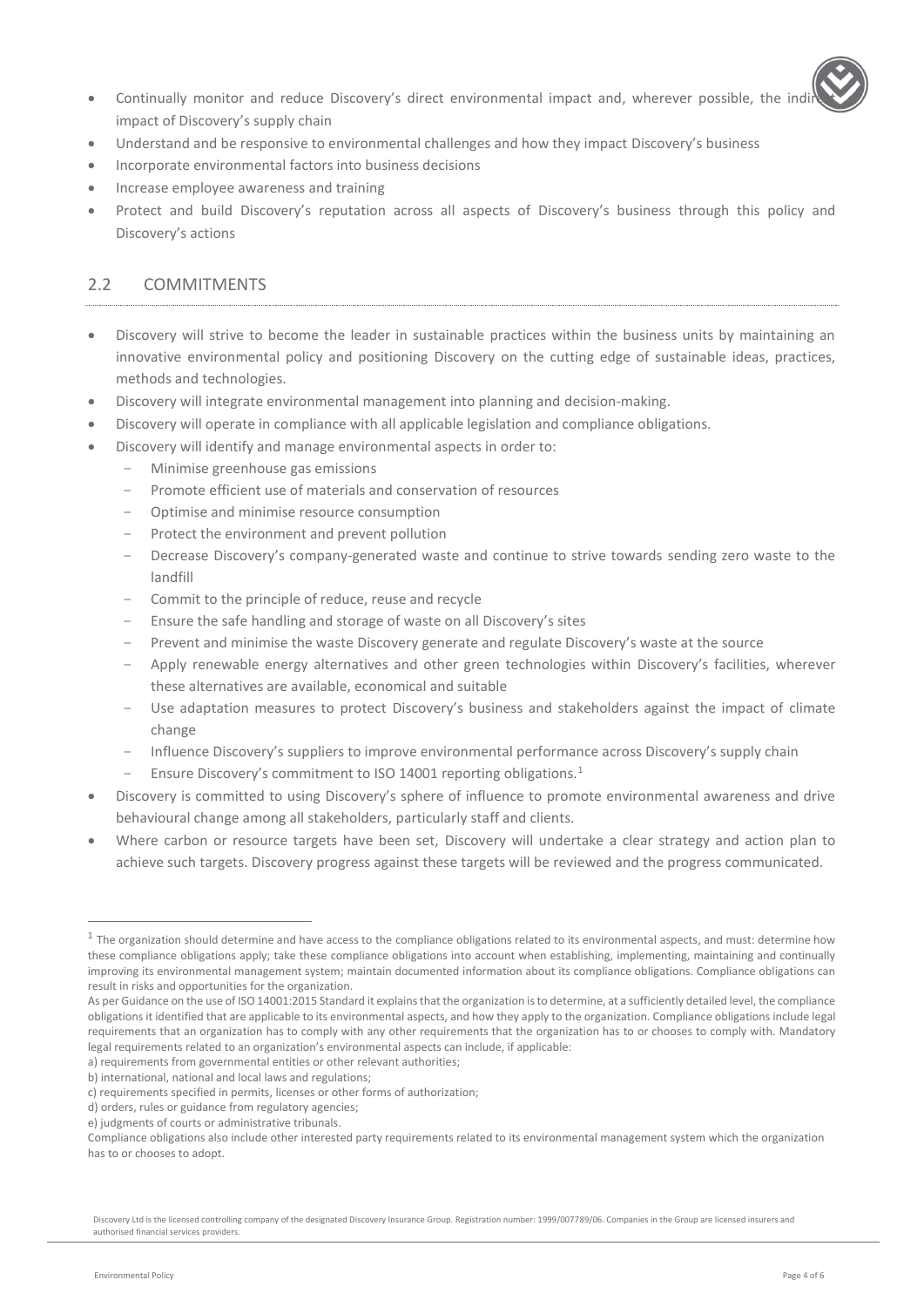• Discovery recognises that an effective response to climate change will require an informed and collabor approach. This approach has to be informed by research initiatives aimed at creating a better understanding of the risks that climate change poses to Discovery's business model and assessing the implications of these risks.

### <span id="page-4-0"></span>**3. Policy alignment**

The South African government is part of the global collective and thus it has entered into several environmental agreements/treaties e.g. The Paris Climate Agreement of which aims is to strengthen the global response to the threat of climate change.

Discovery is committed to the below mentioned South African legislation and standards, and will ensure that Discovery remains in compliance with the required laws and conform to the best practises.

#### [National Environmental Management Act](http://www.gov.za/sites/default/files/gcis_document/201409/a107-98.pdf)

The Act provides for:

- the establishment of rights of all inhabitants of South Africa to live in an environment that is not harmful to their health and wellbeing;
- the obligation on government to respect, protect, promote and fulfil the social, economic and environmental rights of everyone,
- sustainable development, requiring the integration of social, economic and environmental factors in the planning, implementation and evaluation of decisions to ensure that development serves present and future generations.

#### [National Environment Management: Waste Act](http://www.gov.za/sites/default/files/gcis_document/201409/36784rg10008gon634.pdf)

The Act aims to dissuade poor waste management since sustainable development requires that the generation of waste is avoided, or where it cannot be avoided, that it is reduced, re-used, recycled or recovered and only as a last resort treated and safely disposed of. The minimisation of pollution and the use of natural resources through vigorous control, cleaner technologies, cleaner production and consumption practices, and waste minimisation are key to ensuring that the environment is protected from the impact of waste.

#### [National Environment Management: Air Quality Act](http://www.gov.za/sites/default/files/gcis_document/201409/a39-04.pdf)

The National Environment Management: Air Quality Act intends to reform the law regulating air quality in order to protect the environment by providing reasonable measures for the prevention of pollution and ecological degradation and for securing ecologically sustainable development while promoting justifiable economic and social development; to provide for national norms and standards regulating air quality monitoring,

#### [Carbon Tax Act](http://www.gov.za/sites/default/files/gcis_document/201905/4248323-5act15of2019carbontaxact.pdf)

South African government has outlined its strong commitment to play its part in global efforts to mitigate GHG emissions as outlined in the National Climate Change Response Policy (NCCRP). The Government set its own targets, which was incorporated as the South African commitment in the Paris Agreement (convened by the United Nations Framework Convention on Climate Change (UNFCCC). South Africa ratified the Paris Agreement in November 2016. The carbon tax forms an integral part of ensuring that South Africa meets these targets.

The Carbon Tax Act gives effect to the polluter-pays-principle for large emitters and helps to ensure that firms and consumers take the negative adverse costs (externalities) into account in their future production, consumption and investment decisions. Companies are incentivized towards adopting cleaner technologies.

ISO 14001

The International Standards Organisation 14001 deals with specifically issues of environmental management responsibly sets out the criteria for an environmental management system and can be certified to Discovery has been certified. It maps out a framework that an organisation can follow to set up an effective environmental

Discovery Ltd is the licensed controlling company of the designated Discovery Insurance Group. Registration number: 1999/007789/06. Companies in the Group are licensed insurers and authorised financial services providers.